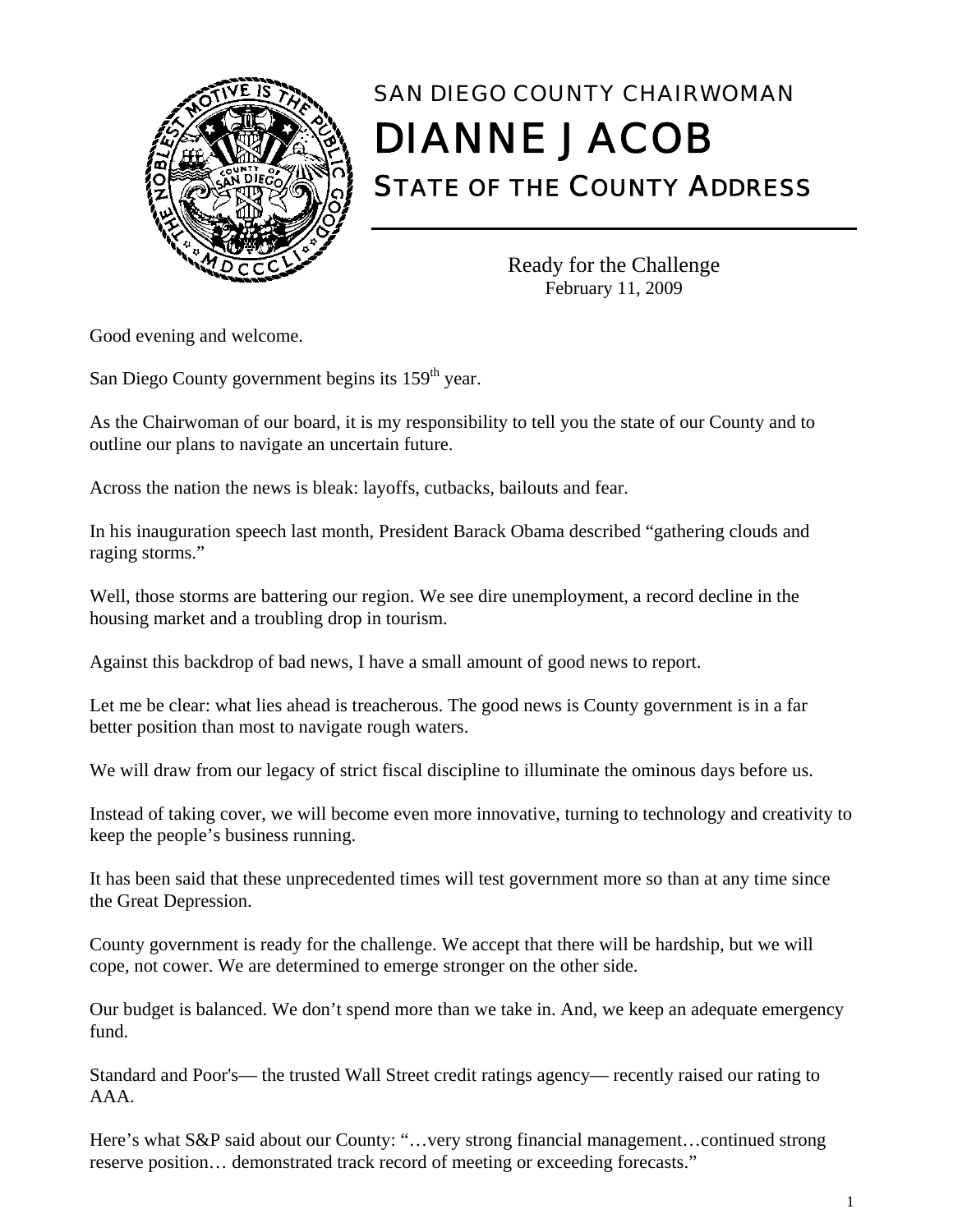Our pension fund rating remains strong at AAA. Our investment pool rating is the highest possible.

Just as significant, customer surveys show that our workforce is meeting public expectations 94 percent of the time.

For more than a decade, we've worked hard to live by the code of our General Management System.

This award-winning document is painfully boring to the average San Diegan. But in County hallways, it's known as the mighty GMS.

With Chief Administrative Officer Walt Ekard and his talented team at the wheel, the mighty GMS constantly holds every department accountable for spending and productivity.

In the last decade, we've saved \$380 million by inviting the private sector to help us deliver quality services at the best price for taxpayers.

It's true we retain our title as one of the best-managed local governments in the nation. Yet, at this moment, all of these gains are on the line.

The County is staring down a financial triple whammy.

The first hit: local revenues have tumbled some \$90 million. These include sales and property taxes that fund our parks, libraries and law enforcement

The second hit: stock market losses are squeezing our pension fund.

Finally, there's the state's massive budget shortfall.

About three-quarters of our operating budget comes from the state. Unlike California cities, county budgets are made up of state health and social service programs like foster care, mental health and care for people with disabilities.

After a decade of sham budgeting, the state's finances have been mismanaged to a grinding halt. Hours ago, the governor and legislative leaders reached a tentative deal to close the State's budget gap.

We know cuts are included in the deal but we don't know the magnitude. The best information we have still indicates that the cuts will be the most severe ever.

To close its widening budget gap, one of the state's schemes is a plan to put off some \$100 million in aid payments to foster families, disadvantaged children and their struggling parents.

Apparently, state legislators see nothing wrong with collecting their paychecks, while aid checks to more than 63,000 "at risk" San Diego children hang in the balance.

On Monday, the County mailed important letters to San Diego's most vulnerable families. The letters explain that the state intends to withhold payments to foster families, the poor and "at risk" children.

Tomorrow morning, members of this board will get on a plane and head to that great logjam in the north, Sacramento.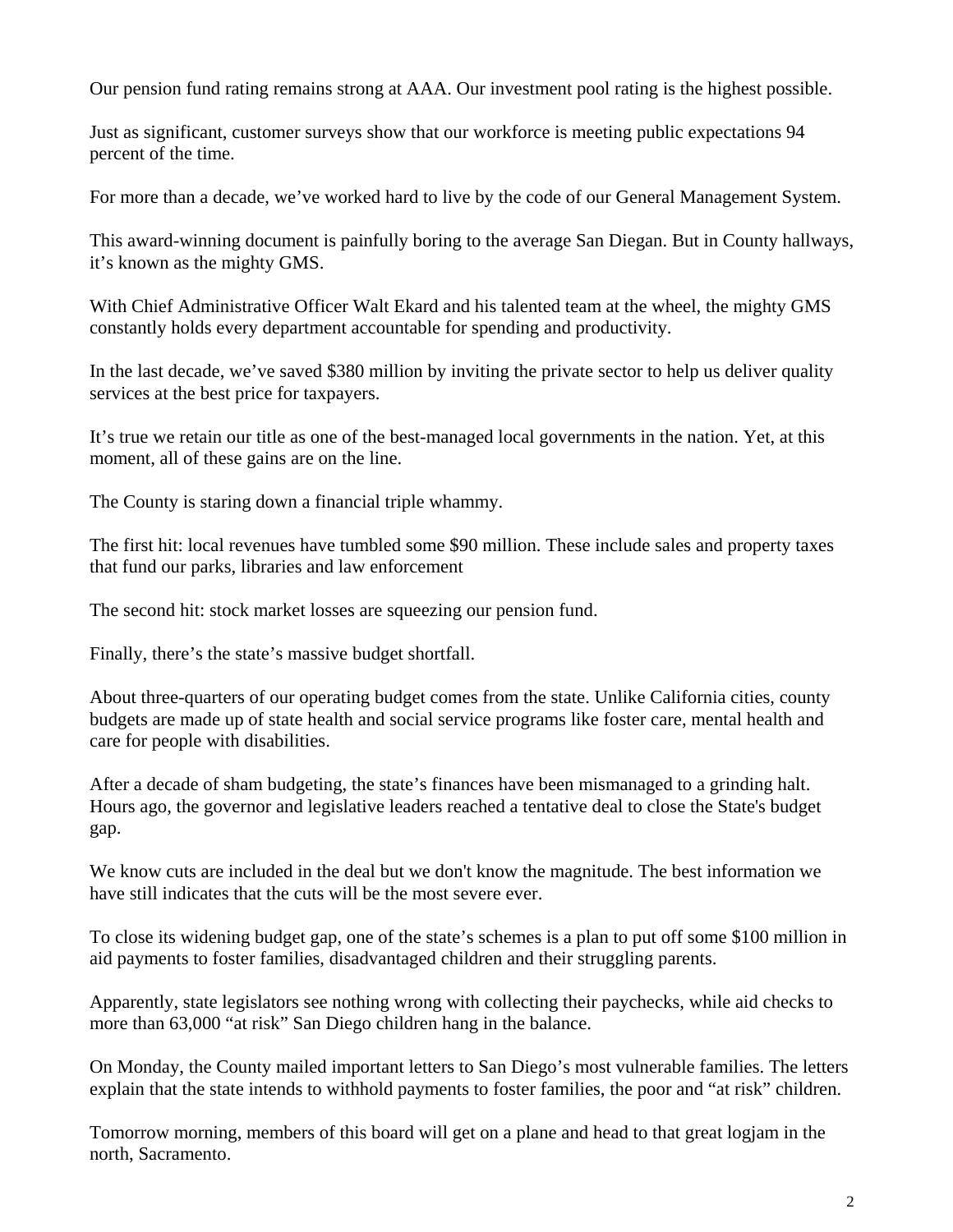There, we will link arms with a growing coalition of counties. Together, we will not let the state's budget problems become our own. We are fighting back.

This Friday will mark the first scheduled delay of payments by the State.

Our County is joining with other counties to file a lawsuit in response. Including San Diego, 23 counties and counting are prepared to keep the State from shirking its obligations.

The state has been on the losing end of more than one lawsuit filed by this County.

We have a proven track record.

Even the most well-intentioned state programs have been allowed to spiral out of control.

Consider the In-Home Support Services Program, a program that should be saving the state money. Instead, its costs have mushroomed to \$4.5 billion statewide.

Ethically and morally, few things are more important than the intent of this program: to keep people who are severely impaired in their homes, instead of in costly skilled-nursing facilities.

The program employs many wonderful, hardworking caregivers who tend to fragile children, adults and seniors every day.

However, if you talk to the people who run the program, they describe a dangerous, free-for-all, administrative nightmare, one putting lives— and the future of the program—at risk.

Timecards are turned in on the honor system so there's no way to validate actual hours.

Recently, 24 people were charged with bilking more than \$2 million in faked services in Los Angeles.

Background checks should be mandatory for all caregivers. They're not.

Consider the patient beaten unconscious last July. Had the checks been in place, his caregiver's lengthy criminal history would have come to light before the brutality.

Over and over, the Governor has attempted to reform the program. He's been rebuffed at every turn! Instead, its costs have escalated. The price tag is now \$260 million in San Diego alone— a figure that could easily double over the next eight years if its growth remains the same.

That's why I will ask my colleagues to support legislation calling for a complete overhaul of this program. Its abuses demand our attention.

Adding to our standoff with the state, Wall Street has delivered a jaw-dropping blow to our pension fund.

With a 30 percent decline, we have fared better than most. Still, our \$2.5 billion loss is staggering.

Even if the market bounces back, the required contribution by the County is expected to triple over the next five years.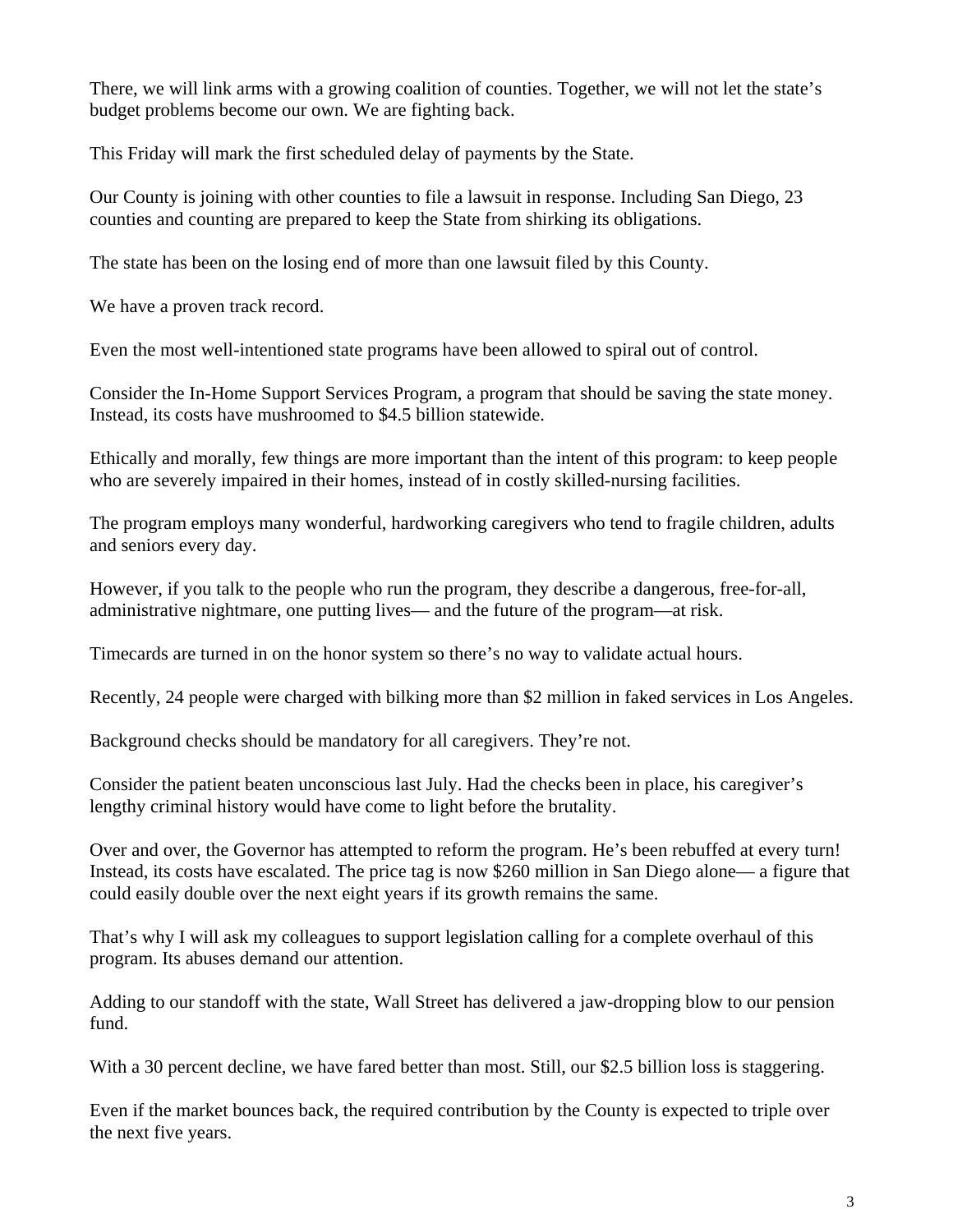The hard reality is this: current benefits are not sustainable. Many governments are considering drastic changes.

From returning to a two-tiered pension system, to increasing the retirement age, to asking employees to shoulder more of their contribution, all of these ideas should be on the table to keep the fund healthy.

I believe our employees and our labor unions understand the gravity of our economic situation.

A government that cannot stay afloat helps no one. There are really only two choices here: pick up an oar and row, or watch as we take on water.

Not that long ago, this board managed to curb the rising costs of retiree health care. At that time, guaranteed pension benefits for our retirees were in jeopardy, along with the County's credit rating.

The process wasn't popular or pleasant. In the end, we saved taxpayers \$1.8 billion while preserving health benefits for the most needy and elderly of our retirees.

More unpopular decisions are on the horizon. Fewer dollars mean fewer services and fewer people providing them. We will do more with less.

We are handling this situation the best way we know how: by being open and direct. We value every employee. And, we are doing all we can to see that employees are treated fairly.

As always, public safety must remain our highest priority.

For the first time since the 1970s, we are back in the fire protection business. Even before the horrific 2003 Cedar Fire, the County was working to strengthen the patchwork of poorly-funded fire agencies in our backcountry.

Some far-flung areas had no protection whatsoever.

The last time I delivered a State of the County address, I said rural fire protection was a regional problem because when it comes to wildfire, what happens in Ramona doesn't stay in Ramona…or Julian or Campo.

Today, the County's commitment to spend \$15.5 million annually to consolidate rural agencies means full-time coverage at more than 50 fire stations throughout the unincorporated area.

Ultimately, more than half the county—1.5 million acres— will fall under the newly formed San Diego County Fire Authority. This translates into faster response times, especially to medical emergencies. And, we'll have a better shot at snuffing out wildfire when it's small.

This past Election Day, an astounding number of voters said they want to invest in better fire protection— 63 percent. Credit goes to Supervisor Ron Roberts and City of San Diego Mayor Jerry Sanders.

I am committed to working with fire officials to see that this region is the best prepared that it can be. Our first step: a sweeping review of our system. This will tell us what's working and what needs to change.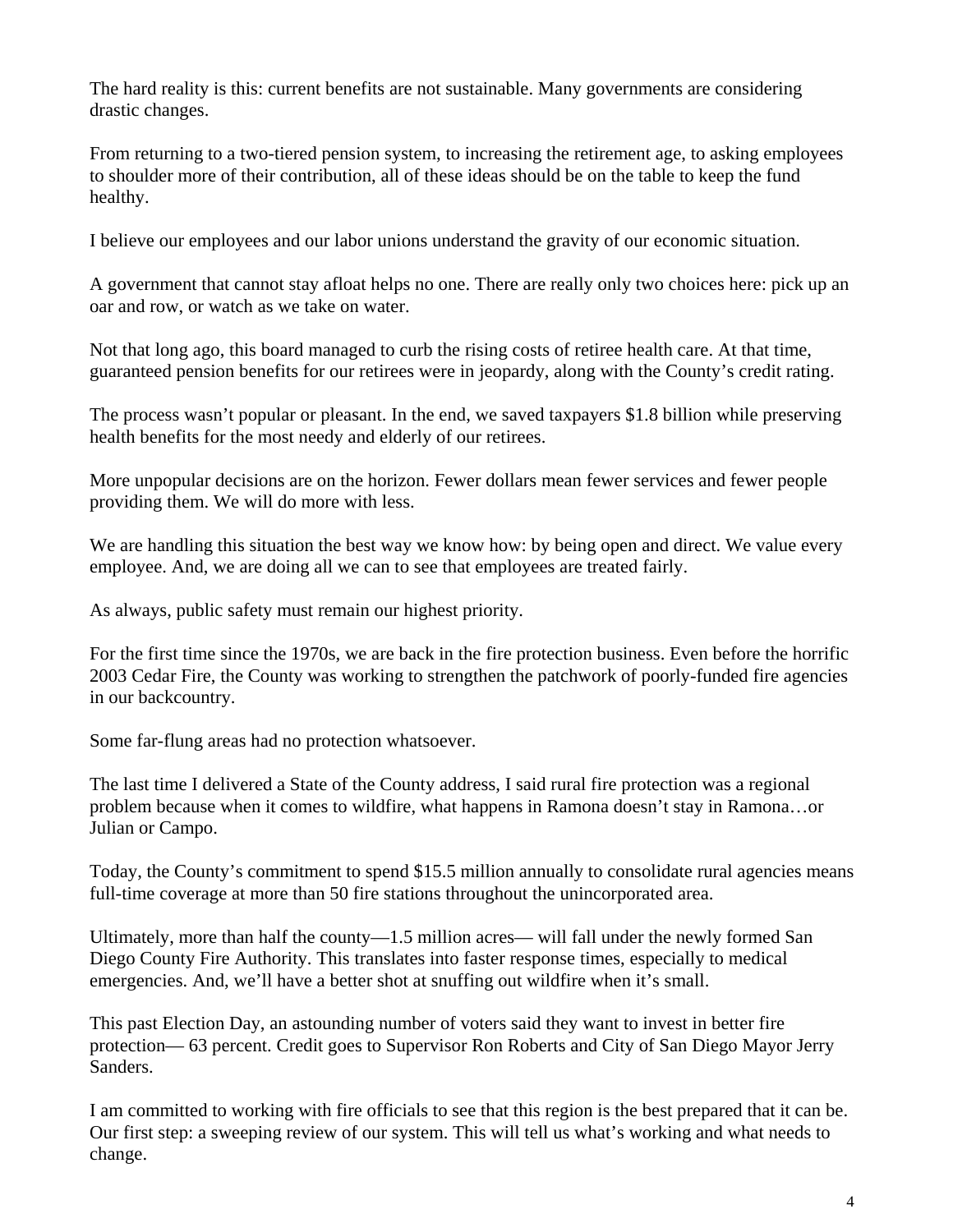I know that pennies are tight, but in the months ahead, I will ask my colleagues to fund this critical blueprint.

Some believe we can't fix the \$450 million dollar system without a new tax. I say we should realize efficiencies first, particularly when it comes to dispatch and training.

It's a matter of "when" not "if" the next wildfire will break out. We can't afford to be unprepared.

The region's crime rate is down. Many call that remarkable in a bad economy. I say, much of the credit goes to the two highest-ranking law enforcement officers in the region: District Attorney Bonnie Dumanis and Sheriff Bill Kolender.

Bonnie and Bill know that DNA technology has revolutionized criminal investigations. Soda cans and cigarette butts are leading investigators straight to perpetrators though positive matches on the state's criminal database.

At the very front of the DNA phenomenon you will find our County. We were CSI before CSI was popular!

Our lab is adept at matching murders and sexual assaults, but our new "Rapid Response DNA Team" is a first in California. Today, we're matching property crimes like robberies and car thefts.

We will likely process more than 2,000 analyses this year— triple the number from four years ago. Last year, we had over 200 "cold hits."

That's 200 suspects we never would have identified a few short years ago.

DNA technology is reaping benefits beyond even expert imaginations.

We can also use technology to stop repeat DUI offenders. I'm referring to the 3,000 reckless San Diegans who already have drunk driving convictions but proceed to get drunk and take to our roadways yet again.

These irresponsible drinkers make up one-third of all DUI arrests. They alone can prevent the deaths of some 120 innocent San Diegans every year.

Next month, I will ask my colleagues to back state legislation supported by Mothers Against Drunk Driving to increase the use of ignition interlocks. Our goal is to become one of four pilot counties to keep first time offenders from striking again.

It's simple. If an offender wants to take to the road, he or she must blow into the interlock. If the driver is drunk, the car won't start. Best of all, the offender picks up the tab.

These devices, no bigger than a cell phone, can be the breath of life, literally.

Try as we might, we cannot seem to gain the upper hand on gang-related crime. San Diego County is home to at least 10,000 gang members.

One in three people arrested for crime in our County claim current or prior gang association— men and women. Four in ten homicides are gang-related.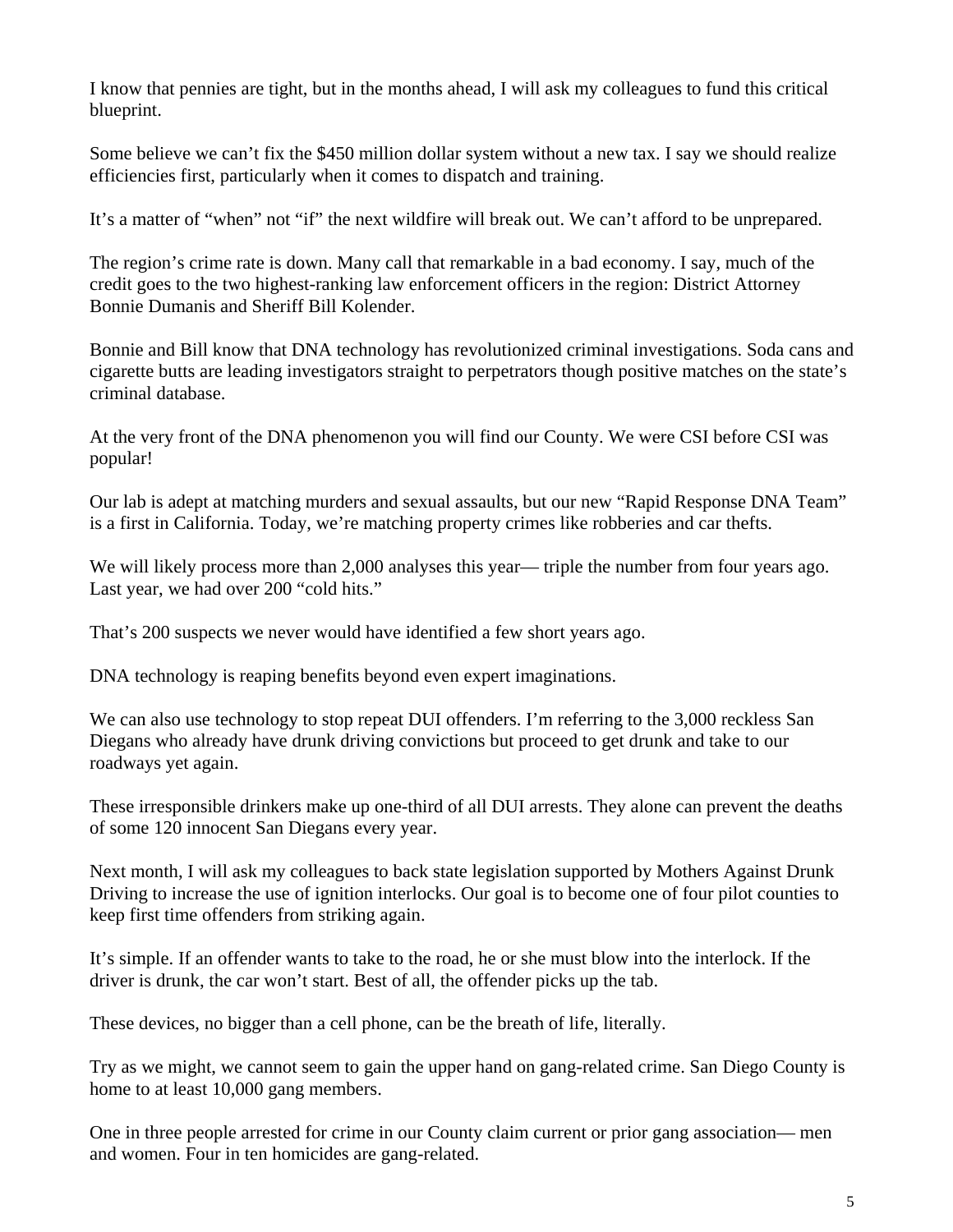I was talking to a longtime gang investigator who described arresting a fourth generation gang member from the same family. At the scene, a boy of maybe ten watched from a doorway.

The investigator said that in a few short years he knew he would be back to put a fifth generation in handcuffs.

Thanks to the leadership of Supervisor Bill Horn and others, our region is gifted at documenting, arresting and prosecuting gang members. We already have specialized task forces who know the insand-outs of the gang culture in nearly every embattled neighborhood.

Agency cooperation is not the problem; the Probation Department, the Sheriff's department, the DA, State agencies, federal agencies…they can't work any harder!

Law enforcement veterans of the gang wars are all saying the same thing: Let's work smarter. Gang experts want to build on what works.

The plan is to embed willing pastors, coaches, teachers and mentors alongside officers during sweeps and gang operations. The criminals may go to jail but their children standing in doorways get options.

We need to show the young sons and daughters of gang members the way out of gangland. The faithbased community does this. Literacy programs do this. Mentors and sports and the arts do this. Staying in school, does this.

We can't arrest gangs out of the region. Not when a street gang is the only functional family a young person knows. Not when gang membership is a forgone rite-of-passage for some 12-year-olds.

In the year ahead, you'll hear more about how we plan to build safer, fear-free communities, one child at a time.

Our laser focus on street gangs is proof that the County can respond to the problems that ail us most.

This is true with our infrastructure. We do not bide our time as the people's buildings crumble around us, wasting money and impeding services. Instead we repair and replace to maximize the efficiency of our buildings.

Weeks ago, we opened the compassionate new doors of the 192-bed Edgemoor Skilled Nursing Facility.

We are completing construction of a new Medical Examiner and Forensic Center. We just opened new cottages for foster teens at the San Pasqual Academy.

Soon, we will break ground on one of the most significant projects in the history of our County: a new Operations Center. This one-stop, "energy efficient" shop, will consolidate services and do away with expensive leased space.

In the years ahead, the project will put more than 3,500 San Diegans to work as architects, builders, technicians and journeymen. We are doing this without the help of the economic stimulus package out of Washington, D.C.

Still, County shovels are poised for those stimulus funds. More than \$731 million in projects are ready to launch at a moment's notice.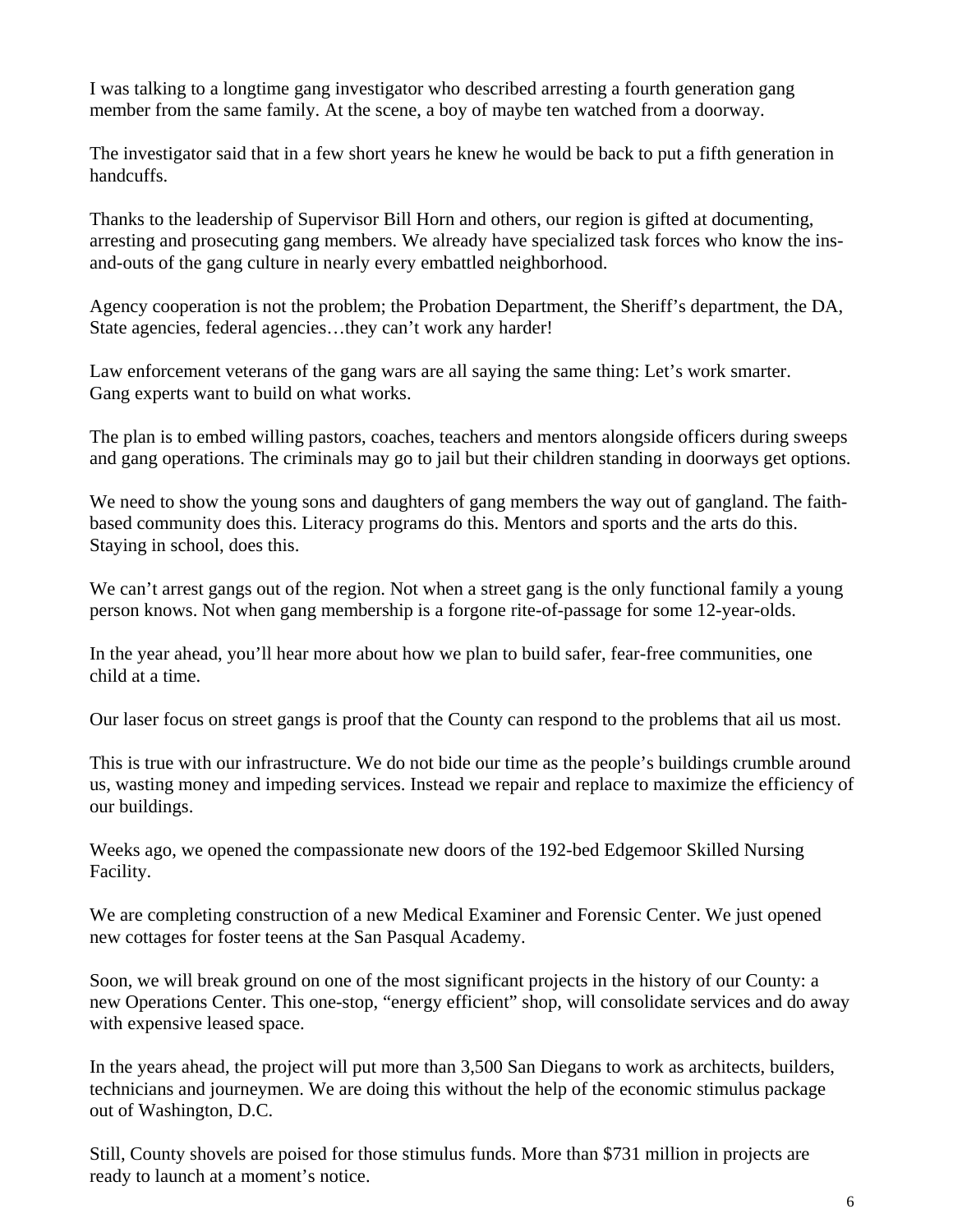We have asked that our share of the funds come directly to us so we can put people to work without delay.

The health of the economy is not helping regional health services. State budget cuts will undoubtedly hit health and social service programs the hardest. We will put our dollars in the places where they stand the greatest chance of doing the most good for the most people.

We already know that— in some situations— the private and non-profit sectors can perform services cheaper than government without compromising quality.

I will ask my colleagues to seek the prudent course and request that County staff identify additional services for outsourcing. This may be the only way to keep some programs alive.

A powerful tool already in place can help, too. When you need an ambulance or a sheriff's deputy, you call 9-1-1. When you need drug treatment or care for an aging parent, you call 2-1-1.

There are more than 2,000 community service groups providing 5,000 different services in this County. Thanks to the leadership of Supervisor Greg Cox, 2-1-1 is the key to the maze.

Compounding the region's economic problems, another crisis is at hand: a crisis of natural resources.

Our sources of water and fossil fuel are dwindling and unreliable. For our children and our planet we should be using less of each.

Our county was the first jurisdiction in the region to mandate water-wise and fire-resistant landscaping for every new public facility we build.

Our policy has double benefits. Smart landscaping saves water and can slow the spread of fire. Thanks to the Water Conservation Garden, you can see some examples here on stage. All of our landscaping contracts now require best irrigation practices— no more wasteful watering in the heat of the day or after a rain.

Soon, at my request, our Board will consider mandatory water-wise and fire-resistant landscaping for ALL new development in the unincorporated area— residential and commercial. I will ask cities in the region to follow our lead.

When you consider than 60 percent of residential water use goes toward outdoor landscaping, this important shift may spell significant conservation for the region.

When it comes to saving water, experts say it's the simplest ideas that can save the most. That's why I've huddled with the Otay Water District to expand the use of recycled water upstream from the Sweetwater Reservior.

I'm excited about the possibility of capturing shower water and rainwater for use in the yard because, as cutbacks loom, we must squeeze every last drop from our precious supply.

While water is scarce in our semi-arid region, sunshine is not. Solar energy is ripe for the taking. It can light our rooms, clean our air and lessen our dependence on foreign oil

Photovoltaic systems are less expensive and more powerful than ever. With State and Federal incentives, homes and business don't have to wait so long to realize the savings of going solar.